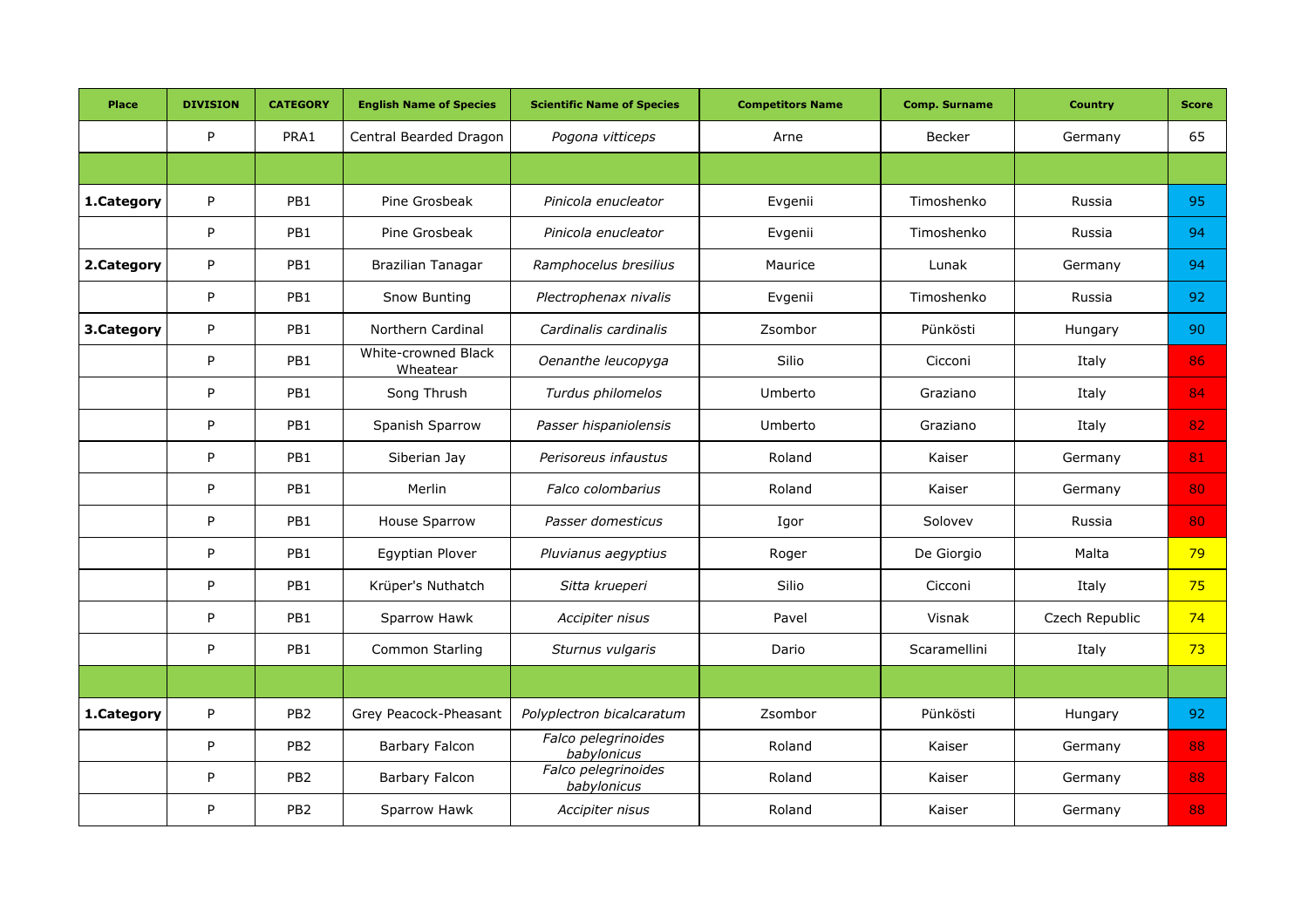|            | P            | PB <sub>2</sub> | Peregrine Falcon    | Falco peregrinus        | Umberto    | Graziano      | Italy          | 88 |
|------------|--------------|-----------------|---------------------|-------------------------|------------|---------------|----------------|----|
|            | P            | PB <sub>2</sub> | Eurasian Woodcock   | Scolopax rusticola      | Roland     | Csernák       | Hungary        | 88 |
|            | P            | PB <sub>2</sub> | Laughing Kookaburra | Dacelo novaeguineae     | Zsombor    | Pünkösti      | Hungary        | 86 |
|            | P            | PB <sub>2</sub> | Barbary Partridge   | Alectoris barbara       | Umberto    | Graziano      | Italy          | 84 |
|            | $\mathsf{P}$ | PB <sub>2</sub> | Eurasian Jay        | Garrulus glandarius     | Roland     | Csernák       | Hungary        | 84 |
|            | P            | PB <sub>2</sub> | Eurasian Jay        | Garrulus glandarius     | Umberto    | Graziano      | Italy          | 83 |
|            | P            | PB <sub>2</sub> | Spotted Nutcracker  | Nucifraga caryocatactes | Roland     | Kaiser        | Germany        | 82 |
|            | P            | PB <sub>2</sub> | Western Jackdaw     | Corvus monedula         | Pavel      | Visnak        | Czech Republic | 82 |
|            | P            | PB <sub>2</sub> | Eurasian Magpie     | Pica pica               | Pavel      | Visnak        | Czech Republic | 81 |
|            | P            | PB <sub>2</sub> | Eurasian Magpie     | Pica pica               | András     | Vajda         | Hungary        | 80 |
|            | P            | PB <sub>2</sub> | Cattle Egret        | <b>Bubulcus ibis</b>    | Dominik    | Speleman      | Denmark        | 80 |
|            | P            | PB <sub>2</sub> | Kestrel             | Falco tinnunculus       | Piero      | Della Libera  | Italy          | 79 |
|            | P            | PB <sub>2</sub> | Eurasian Magpie     | Pica pica               | Zsolt      | Horvath       | Hungary        | 77 |
|            | P            | PB <sub>2</sub> | Spotted Nutcracker  | Nucifraga caryocatactes | Aliaksandr | Shliakhtsenka | <b>Belarus</b> | 75 |
|            | P            | PB <sub>2</sub> | Eurasian Jay        | Garrulus glandarius     | Dario      | Scaramellini  | Italy          | 72 |
|            | P            | PB <sub>2</sub> | Eurasian Magpie     | Pica pica               | Peter      | Sandor        | Hungary        | 71 |
|            | P            | PB <sub>2</sub> | Merlin              | Falco colombarius       | Roland     | Kaiser        | Germany        | 70 |
|            | P            | PB <sub>2</sub> | Eurasian Jay        | Garrulus glandarius     | Pál        | Nagy          | Hungary        | 68 |
|            |              |                 |                     |                         |            |               |                |    |
| 1.Category | P            | PB3             | Himalayan Monal     | Lophophorus impejanus   | Zsombor    | Pünkösti      | Hungary        | 90 |
|            | P            | PB <sub>3</sub> | Harris's Hawk       | Parabuteo unicinctus    | Roland     | Kaiser        | Germany        | 87 |
|            | P            | PB <sub>3</sub> | Cormorant           | Phalacrocorax carbo     | Daniel     | Salzer        | Germany        | 87 |
|            | P            | PB <sub>3</sub> | Mallard             | Anas platyrhynchos      | Vittorino  | Marin         | Italy          | 87 |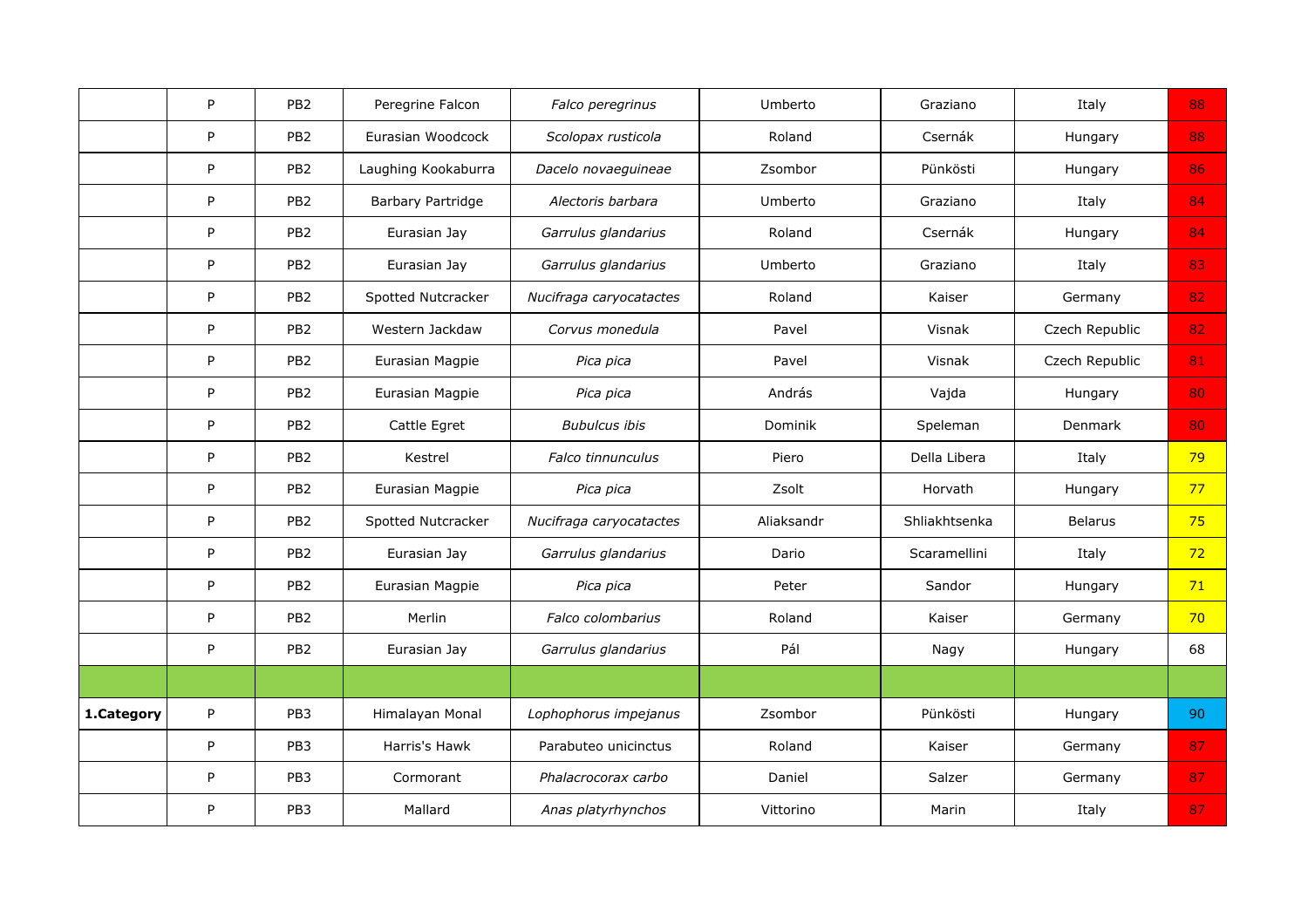| P            | PB <sub>3</sub> | Northern Goshawk             | Accipiter gentilis           | Roland    | Kaiser                 | Germany        | 86   |
|--------------|-----------------|------------------------------|------------------------------|-----------|------------------------|----------------|------|
| P            | PB <sub>3</sub> | <b>Black Gyrfalcon</b>       | Falco rusticolus obsoletus   | Roland    | Kaiser                 | Germany        | 85   |
| P            | PB <sub>3</sub> | Eurasian Eagle-Owl           | Bubo bubo                    | Alexander | Hemetsberger           | Germany        | 83   |
| P            | PB3             | Gyrfalcon                    | Falco rusticolus grebinitzky | Roland    | Kaiser                 | Germany        | 83   |
| P            | PB3             | White Gyrfalcon              | Falco rusticolus candicans   | Roland    | Kaiser                 | Germany        | 83   |
| P            | PB3             | Common Buzzard               | <b>Buteo buteo</b>           | Judith    | Van Schendel           | Holland        | 81   |
| P            | PB3             | Gyrfalcon                    | Falco rusticolus             | David     | Hollingworth           | United Kingdom | 80   |
| P            | PB3             | Red Kite                     | Milvus milvus                | Alexander | Hemetsberger           | Germany        | 78   |
| $\mathsf{P}$ | PB3             | Raven                        | Corvus corax                 | Pavel     | Visnak                 | Czech Republic | 78   |
| $\mathsf{P}$ | PB <sub>3</sub> | King Eider                   | Somateria spectabilis        | Jaap      | van den Berg           | Holland        | 73   |
| P            | PB <sub>3</sub> | Northern Pintail             | Anas acuta                   | Halaşi    | Voitec Miloslav        | Romania        | 72   |
| P            | PB <sub>3</sub> | Common Buzzard               | <b>Buteo buteo</b>           | Paolo     | Vesentini              | Italy          | 72   |
| P            | PB <sub>3</sub> | Common Pheasant              | Phasianus colchicus          | Halasi    | <b>Voitec Miloslav</b> | Romania        | 71   |
| $\mathsf{P}$ | PB3             | Greater Scaup                | Aythya marila                | Carsten   | Grobek                 | Germany        | 70   |
| P            | PB <sub>3</sub> | Common Pochard               | Aythya ferina                | Halaşi    | <b>Voitec Miloslav</b> | Romania        | 68   |
| $\mathsf{P}$ | PB <sub>2</sub> | Eurasian Magpie              | Pica pica                    | Barkóczi  | Csaba                  | Hungary        | 68   |
|              |                 |                              |                              |           |                        |                |      |
| $\mathsf{P}$ | PB4             | Siberian Goshawk             | Accipiter gentilis albidus   | Roland    | Kaiser                 | Germany        | 87,5 |
| P            | PB4             | Silver Gyrfalcon             | Falco rusticolus intermedius | Roland    | Kaiser                 | Germany        | 82,5 |
| P            | PB4             | Kestrel                      | <b>Falco tinnunculus</b>     | Roland    | Kaiser                 | Germany        | 80,5 |
| P            | PB4             | <b>Carrion Crow</b>          | Corvus corone                | Cristiano | Marin                  | Italy          | 78,5 |
| P            | PB4             | Golden Eagle                 | Aquila chrysaetos            | Roland    | Kaiser                 | Germany        | 74,5 |
| P            | PB4             | Canadian Peregrine<br>Falcon | Falco peregrinus pealei      | Roland    | Kaiser                 | Germany        | 69,5 |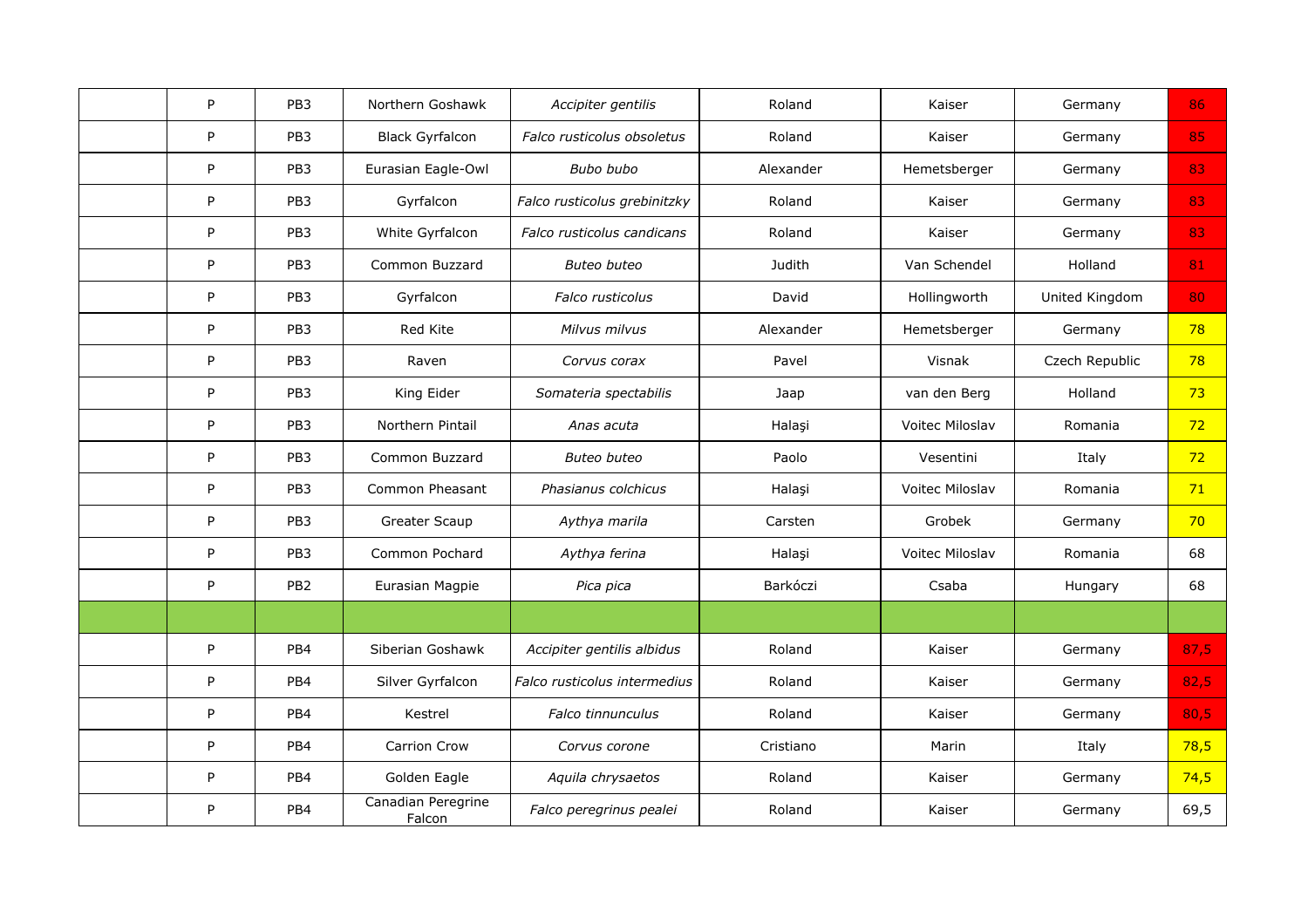|            | P | PB4             | Sparrow Hawk         | Accipiter nisus        | Silio          | Cicconi         | Italy          | 66,6 |
|------------|---|-----------------|----------------------|------------------------|----------------|-----------------|----------------|------|
|            |   |                 |                      |                        |                |                 |                |      |
| 1.Category | P | PF <sub>2</sub> | Largemouth Bass      | Micropterus salmoides  | Christopher    | Carlotti        | Italy          | 92   |
|            | P | PF <sub>2</sub> | Angler               | Lophius piscatorius    | Sarmite        | Inberga         | Latvia         | 80   |
|            | P | PF <sub>2</sub> | <b>Rainbow Trout</b> | Oncorhynchus mykiss    | Zoltán         | Soós            | Hungary        | 70   |
|            | P | PF <sub>2</sub> | <b>Brown Trout</b>   | Salmo trutta           | Zoltán         | Soós            | Hungary        | 67   |
|            |   |                 |                      |                        |                |                 |                |      |
| 1.Category | P | PG1             | Klipsringer          | Oreotragus oreotragus  | Marie Christin | Scheinpflug     | Germany        | 96   |
| 2.Category | P | PG1             | Reeve's Muntjac      | Muntiacus reevesi      | David          | Hollingworth    | United Kingdom | 94   |
|            | P | PG1             | Red Fox              | Vulpes vulpes          | Tamás          | Gémesi          | Hungary        | 86   |
|            |   |                 |                      |                        |                |                 |                |      |
|            | P | PG <sub>2</sub> | Roe Deer             | Capreolus capreolus    | Mirco          | Mazzone         | Italy          | 86   |
|            | P | PG <sub>2</sub> | Roe Deer             | Capreolus capreolus    | Walter         | Zoderer         | Italy          | 84   |
|            | P | PG <sub>2</sub> | Roe Deer             | Capreolus capreolus    | David          | Delforge        | Belgium        | 70   |
|            | P | PG <sub>2</sub> | Roe Deer             | Capreolus capreolus    | David          | Delforge        | Belgium        | 68   |
|            |   |                 |                      |                        |                |                 |                |      |
| 1.Category | P | PG3             | Kafue-Lechwe         | Kobus leche kafuensis  | David          | Hollingworth    | United Kingdom | 94   |
| 2.Category | P | PG3             | Domestic Horse/Pony  | Equus ferus caballus   | Mieke          | De Leeuw        | Belgium        | 90   |
|            | P | PG3             | White-tailed Deer    | Odocoileus virginianus | David          | Hollingworth    | United Kingdom | 88   |
|            | P | PG3             | Siberian Roe Deer    | Capreolus pygargus     | Martin         | Berndt          | Germany        | 87   |
|            | P | PG3             | Siberian Roe Deer    | Capreolus pygargus     | Martin         | Berndt          | Germany        | 86   |
|            | P | PG3             | <b>Fallow Deer</b>   | Dama dama              | Zoltán         | Soós            | Hungary        | 86   |
|            | P | PG3             | Chamois              | Rupicapra rupicapra    | Halaşi         | Voitec Miloslav | Romania        | 68   |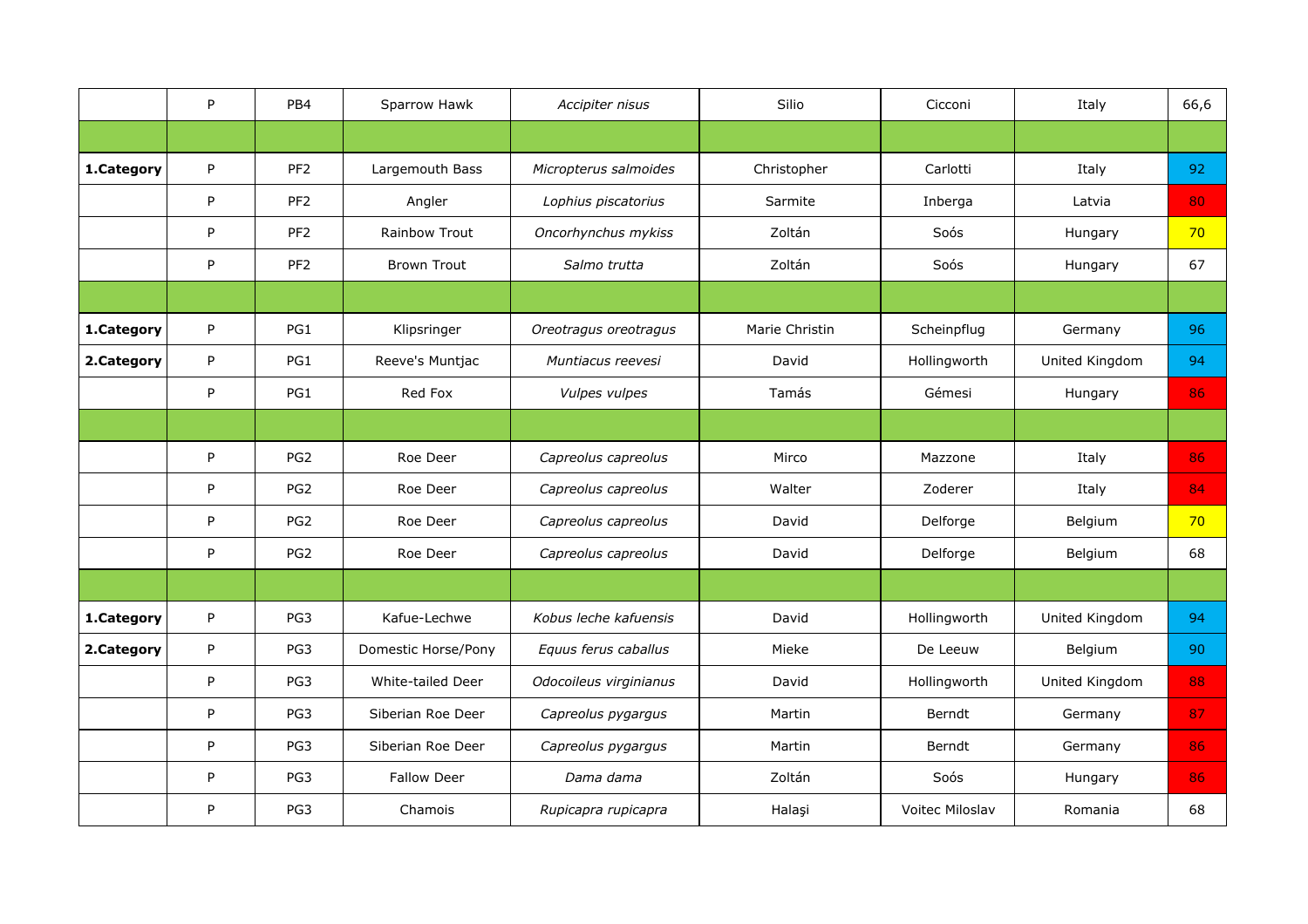|            | P | PM1             | Wild Boar, young  | Sus scrofa            | Pavel          | Visnak      | Czech Republic | 74 |
|------------|---|-----------------|-------------------|-----------------------|----------------|-------------|----------------|----|
|            |   |                 |                   |                       |                |             |                |    |
| 1.Category | P | PM <sub>2</sub> | Caracal           | Caracal caracal       | Marie Christin | Scheinpflug | Germany        | 97 |
|            | P | PM <sub>2</sub> | Serval            | Leptailursus serval   | Marie Christin | Scheinpflug | Germany        | 96 |
| 2.Category | P | PM <sub>2</sub> | Corsac Fox        | Vulpes corsac         | Alexander      | Fomenko     | Russia         | 94 |
|            | P | PM <sub>2</sub> | Red Fox           | Vulpes vulpes         | Alexander      | Fomenko     | Russia         | 93 |
|            | P | PM <sub>2</sub> | Red Deer          | Cervus elaphus        | Walter         | Zoderer     | Italy          | 74 |
|            |   |                 |                   |                       |                |             |                |    |
| 1.Category | P | PM <sub>3</sub> | Beaver            | Castor fiber          | Romy           | Kreschel    | Germany        | 90 |
|            | P | PM <sub>3</sub> | Lion              | Panthera leo          | Martin         | Berndt      | Germany        | 88 |
|            | P | PM <sub>3</sub> | Leopard           | Panthera pardus       | Tamás          | Gémesi      | Hungary        | 87 |
|            | P | PM <sub>3</sub> | Roe Deer          | Capreolus capreolus   | Martin         | Berndt      | Germany        | 79 |
|            | P | PM <sub>3</sub> | Leopard           | Panthera pardus       | Mirco          | Mazzone     | Italy          | 74 |
|            | P | PM3             | Wolf              | Canis lupus           | Mirco          | Mazzone     | Italy          | 71 |
|            | P | PM <sub>3</sub> | Common Duiker     | Sylvicapra grimmia    | Mirco          | Mazzone     | Italy          | 71 |
|            | P | PM3             | Beaver            | Castor fiber          | Lóránt         | Gáspár      | Hungary        | 71 |
|            |   |                 |                   |                       |                |             |                |    |
| 1.Category | p | PRA1            | Fire Salamander   | Salamandra salamandra | Jan            | Panniger    | Germany        | 90 |
|            | P | PRA1            | Asian Leaf Turtle | Cyclemys dentata      | Roland         | Rytkó       | Hungary        | 83 |
|            | P | PRA1            | Common Frog       | Rana temporaria       | Sarmite        | Inberga     | Latvia         | 70 |
|            |   |                 |                   |                       |                |             |                |    |
| 1.Category | P | <b>PRSM</b>     | House Mouse       | Mus domesticus        | Igor           | Solovev     | Russia         | 94 |